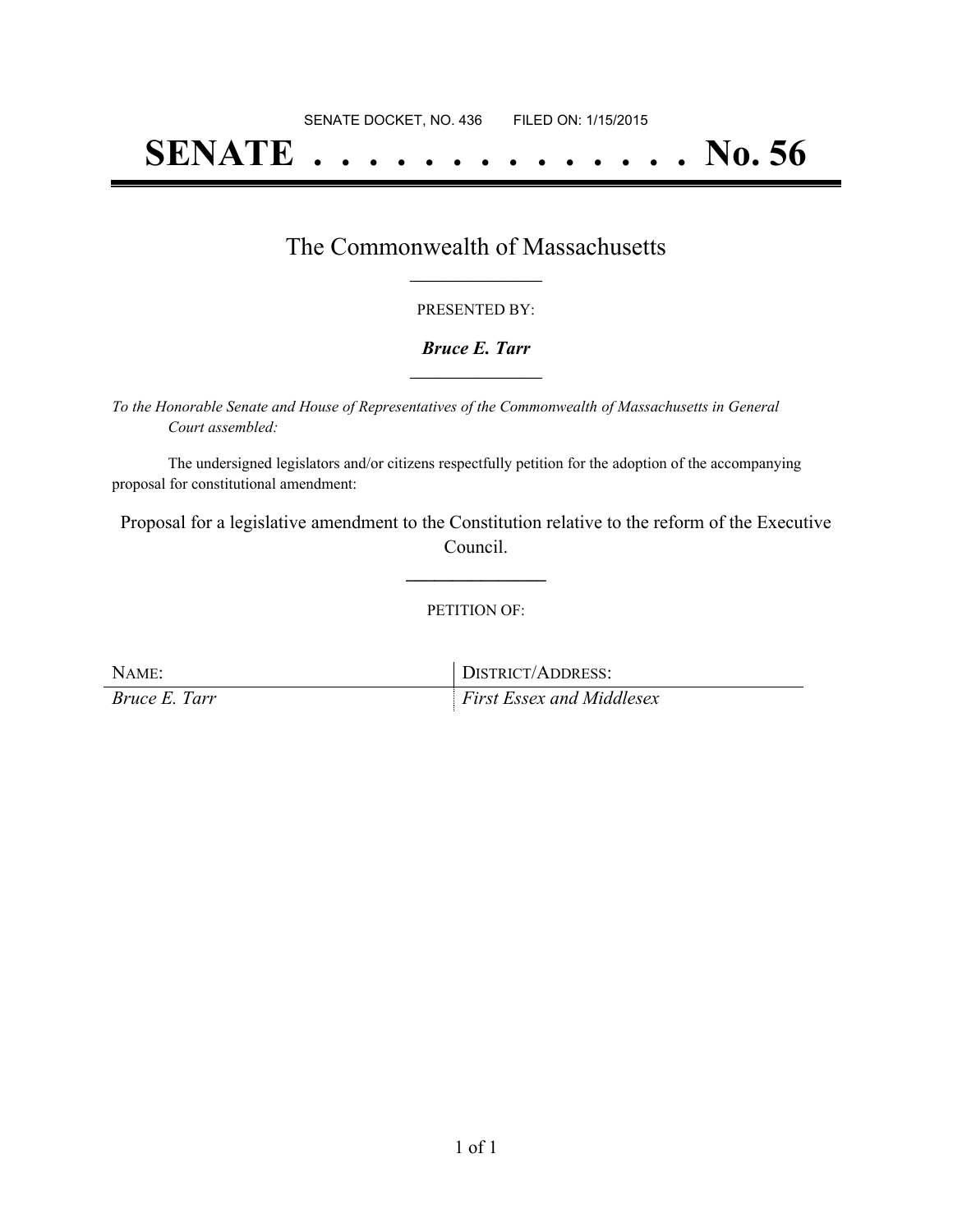## SENATE DOCKET, NO. 436 FILED ON: 1/15/2015 **SENATE . . . . . . . . . . . . . . No. 56**

By Mr. Tarr, a petition (accompanied by proposal for constitutional amendment, Senate, No. 56) of Bruce E. Tarr for a legislative amendment to the Constitution relative to the reform of the Executive Council. The Judiciary.

The Commonwealth of Massachusetts

**In the One Hundred and Eighty-Ninth General Court (2015-2016) \_\_\_\_\_\_\_\_\_\_\_\_\_\_\_**

**\_\_\_\_\_\_\_\_\_\_\_\_\_\_\_**

Proposal for a legislative amendment to the Constitution relative to the reform of the Executive Council.

A majority of all the members elected to the Senate and House of Representatives, in joint session, hereby declares it to be expedient to alter the Constitution by the adoption of the following Article of Amendment, to the end that it may become a part of the Constitution [if similarly agreed to in a joint session of the next General Court and approved by the people at the state election next following]:

#### ARTICLE OF AMENDMENT.

| $\mathbf{1}$   | SECTION 1. Part the Second, Chapter II, Section I, Article IX of the Constitution of the  |
|----------------|-------------------------------------------------------------------------------------------|
| $\overline{2}$ | Commonwealth of Massachusetts shall be amended by adding the following:                   |
| 3              | "The Executive Council shall, in all respects, be subject to the requirements and         |
| $\overline{4}$ | provisions of General Laws of Massachusetts Chapter 30A $\S$ 18 ~ 25 (the "Open Meeting") |
| 5              | Law") as may be amended from time to time which Open Meeting Law and the Senate and the   |
| 6              | House of Representatives shall undertake to do all acts to amend the Open Meeting Law     |
| 7              | accordingly.                                                                              |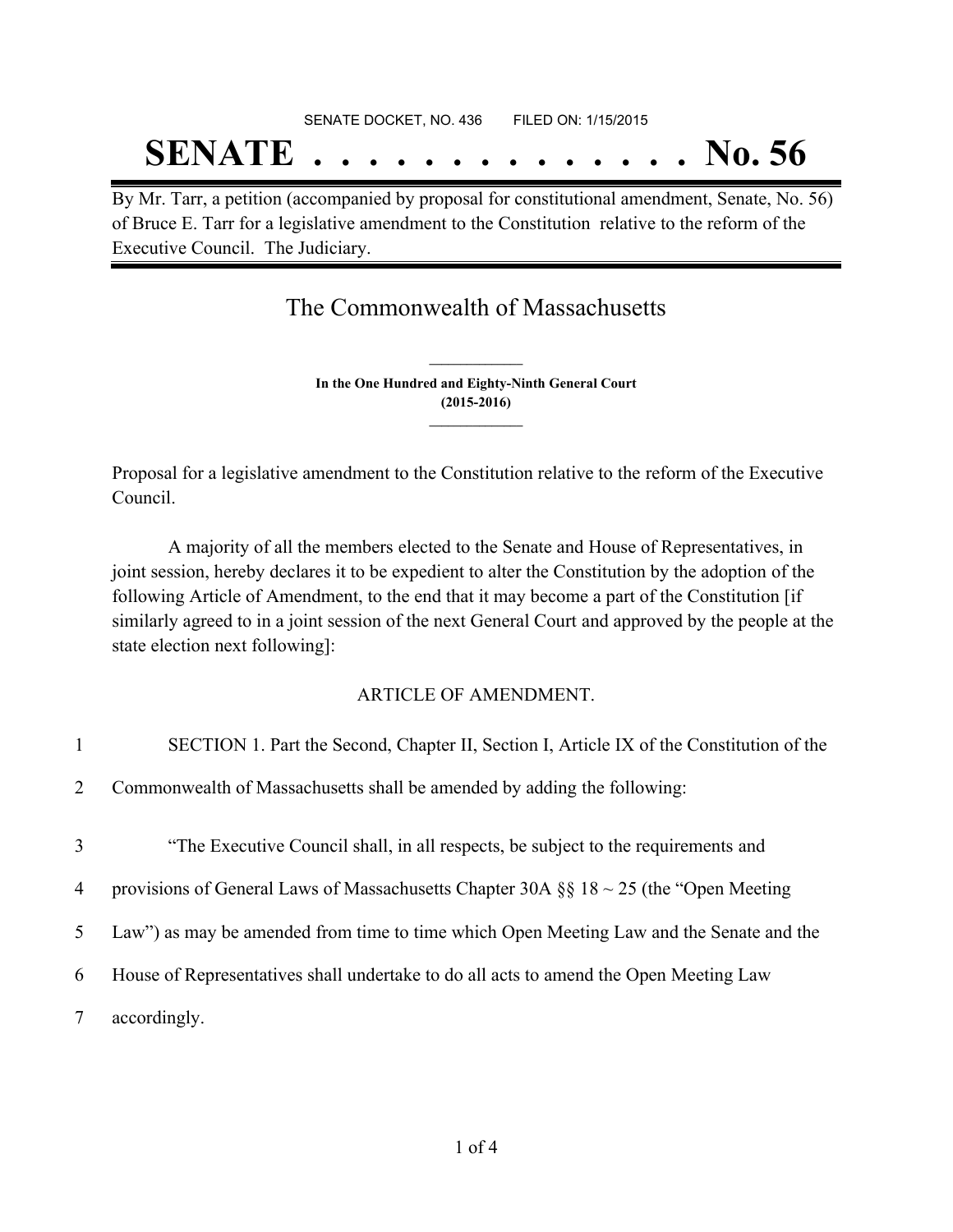SECTION 2. Part the Second, Chapter II, Section I, Article IX of the Constitution of the Commonwealth of Massachusetts shall be amended by adding the following:

 "The Executive Council shall issue an "Annual Report", simultaneously, to the Governor and the Joint Committee On The Judiciary of the General Court not prior to December 1 but not later than December 31 annually. The Annual Report shall include, without limitation, a synopsis of each vote taken by each of the members of the Executive Council, a study of its organization, rules and methods of procedure and practice, the work accomplished and the results produced by that system and those processes as adopted by the Executive Council from time to time and a plan for implementation of recommendations by the Executive Council it intends to undertake for future implementation to improve such organization, rules and methods of procedure and practice.

 The Governor and the members of the Joint Committee On The Judiciary of the General Court shall have forty-five (45) days from the date of submission to each to review the Annual Report and may require that the Annual Report be supplemented with additional and pertinent information germane to the subject matter of the Annual Report and the Constitutional charge of 23 the Executive Council. If no comments are received by the Executive Counsel from the Governor and/or the Joint Committee On The Judiciary of the General Court within the expiration of said forty-five (45) day period then the Annual Report shall become final. If, within said forty-five (45) day period, either the Governor or the Joint Committee On The Judiciary of the General Court or both submits comments to the Executive Council causing revisions to the Annual Report then the Executive Council shall have an additional thirty (30) days to revise the Annual Report and re-submit such Annual Report containing said revision(s) to the Governor

of 4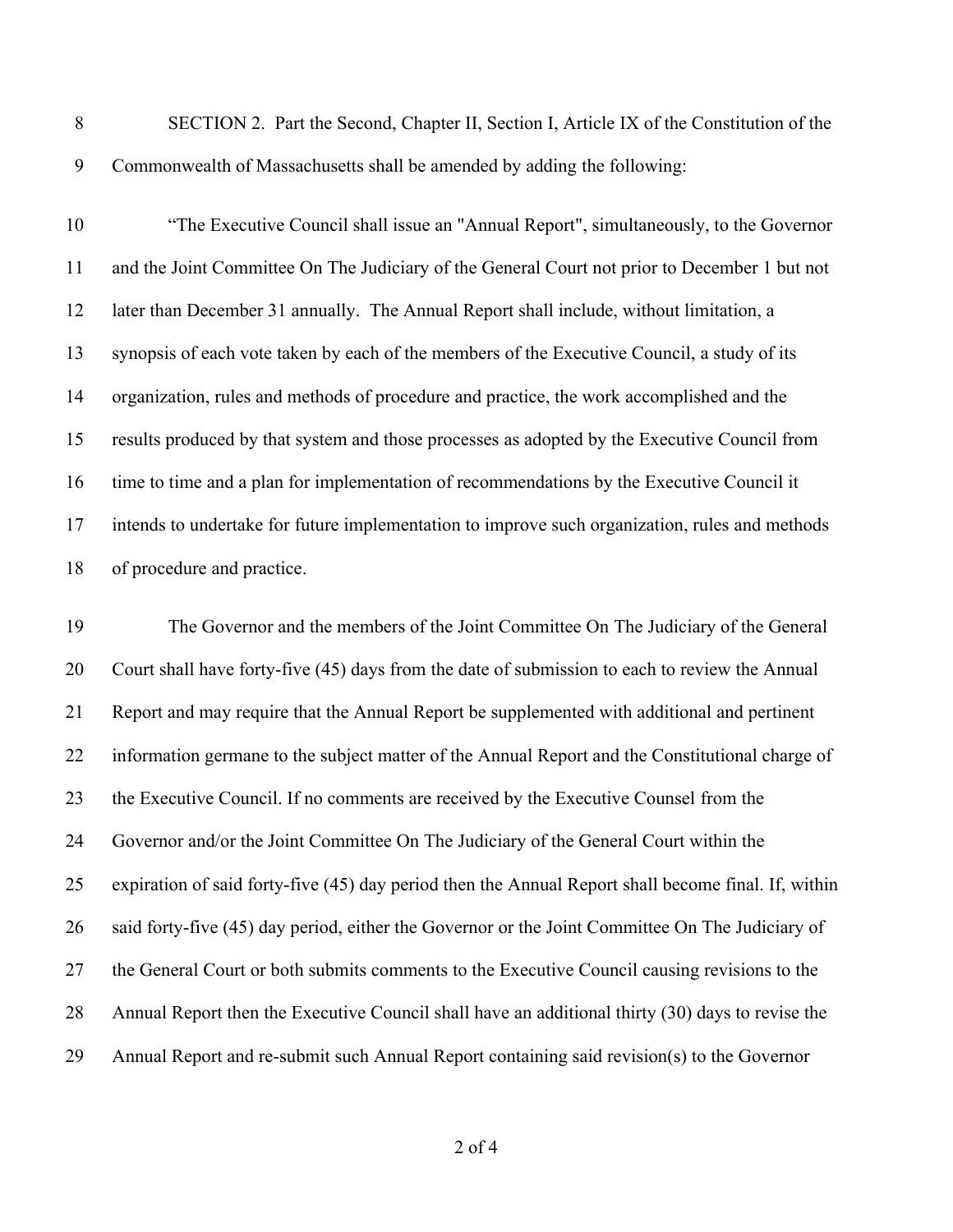and the Joint Committee On The Judiciary of the General Court upon which resubmission the Annual Report shall become final."

| 32 | SECTION 3. Part the Second, Chapter II, Section I, Article IX of the Constitution of the            |
|----|-----------------------------------------------------------------------------------------------------|
| 33 | Commonwealth of Massachusetts shall be amended by adding the following:                             |
| 34 | "The Executive Council shall establish and maintain its own official website. The content           |
| 35 | of the Executive Council's website shall contain, at minimum, such information including,           |
| 36 | without limitation, prior to confirmation, information on judge designates and all others seeking   |
| 37 | confirmation before the Executive Council substantially similar in quality to that utilized by the  |
| 38 | Executive Council in making its confirmation decisions, biographical information of each            |
| 39 | Executive Council member to be updated no less frequently then immediately after the                |
| 40 | administration of the oath of office of each Executive Counsel member following each biannual       |
| 41 | election of its members and further, the website shall contain each Executive Council member's      |
| 42 | respective voting and attendance record to be published and updated on a monthly basis. The         |
| 43 | Executive Council shall also cause all records of its meetings, including, without limitation, all  |
| 44 | transcripts, questionnaires and other documentation used by the Executive Council in carrying       |
| 45 | out its duties along with a record of all votes taken and such other documents and records as       |
| 46 | required under the Open Meeting Law to be published on its official website no later than a date    |
| 47 | which is thirty (30) days after the date of such meeting and/or vote is taken unless such date is a |
| 48 | Saturday, Sunday or federal or state holiday and then the next day following on the date when       |
| 49 | official business of the state is conducted in the Commonwealth of Massachusetts. Additionally,     |
| 50 | the Executive Council shall cause to be published its final Annual Report (as required under        |
| 51 | Section 2 above) within thirty (30) days after its submission or resubmission to the Governor and   |
| 52 | the Joint Committee On The Judiciary of the General Court as the case may be."                      |

of 4